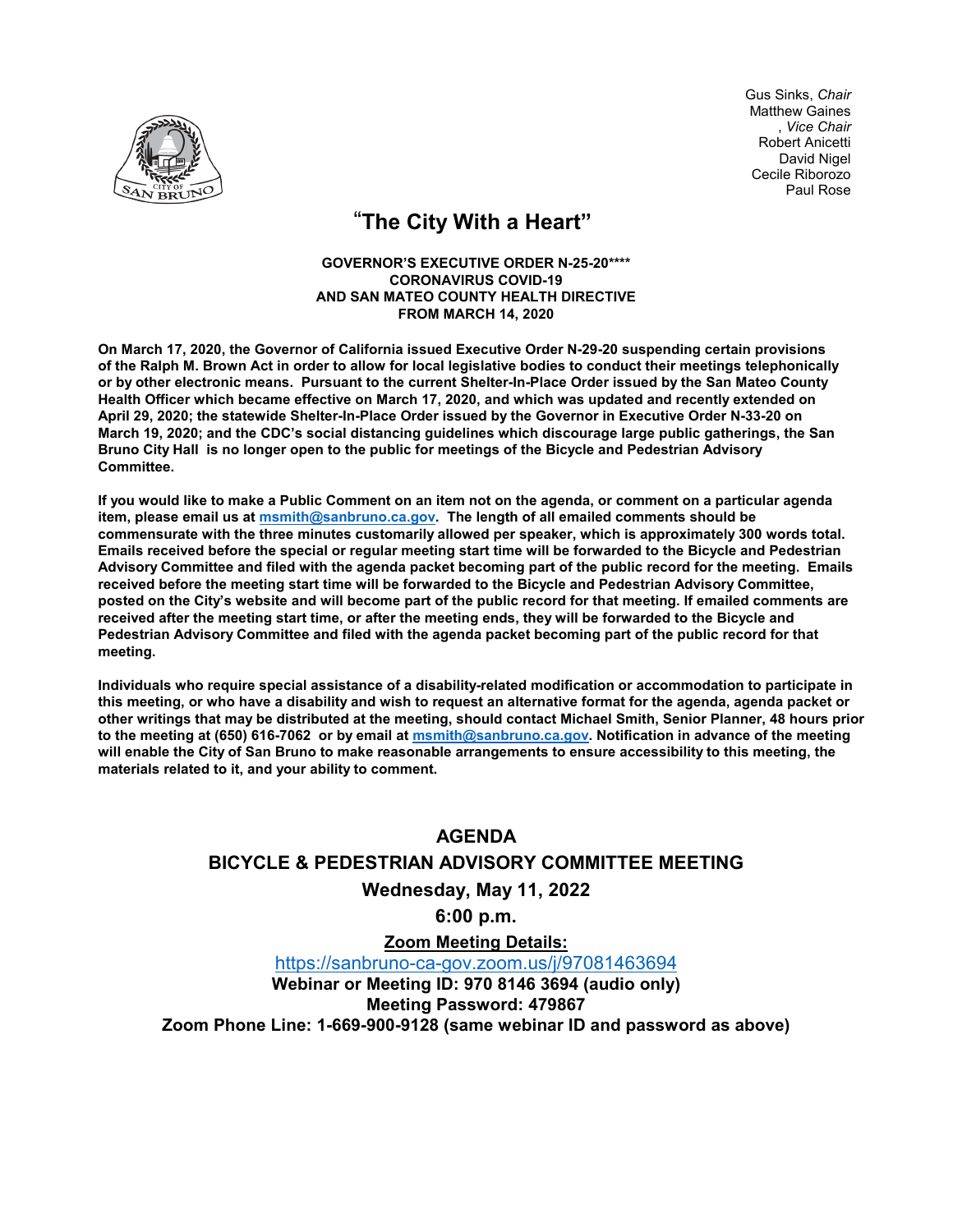- **1. Call to Order/Roll Call**
- **2. Pledge of Allegiance**
- **3. Approval of the Agenda**
- **4. Approval of Minutes**: March 9, 2022

#### **5. Public Comment on Matters Not on the Agenda**

Individuals are allowed three minutes and groups in attendance are allowed five minutes. It is the Committee's policy to refer matters raised in this forum to staff for investigation and/or action where appropriate. The Brown Act prohibits the Committee from discussing or acting upon any matter not agendized pursuant to State Law.

- **6. Announcements** *Approximately 2 minutes for each item*
- **7. Consent Calendar**  *None*
- **8. New Business –**
	- a. Committee coordination for 2022 Bike-to-Work Day
	- b. Committee coordination for Posy Parade / Community Day in the Park

#### **9. Unfinished Business -** *None*

**10.Presentation –** Anthony Montes, from the Silicon Valley Bike Coalition

#### **11.Items from Staff**

- a. Safe Routes to School status update David Wong
- b. Local Roadway Safety Plan update David Wong
- c. Huntington Avenue Cycle track update David Wong
- d. Glenview Terrace intersection improvements Sayed Fakhry
- e. Active recruitment for new BPAC committee member Michael Smith

#### **12.Sub-committee updates -** *Approximately 3 minutes for each item*

- a. Events Cecile Riborozo, Matt Gaines
- b. Walking and Bicycling Safety Outreach David Nigel, Gus Sinks
- c. Public Service Announcement (PSA) Paul Rose, Robert Anicetti
- **13.Items from Committee Members** (and requests for future agenda items)
- **14. Adjournment:** The next regular Bicycle and Pedestrian Advisory Committee meeting will be held on Wednesday, July 13, 2022 at 6pm.